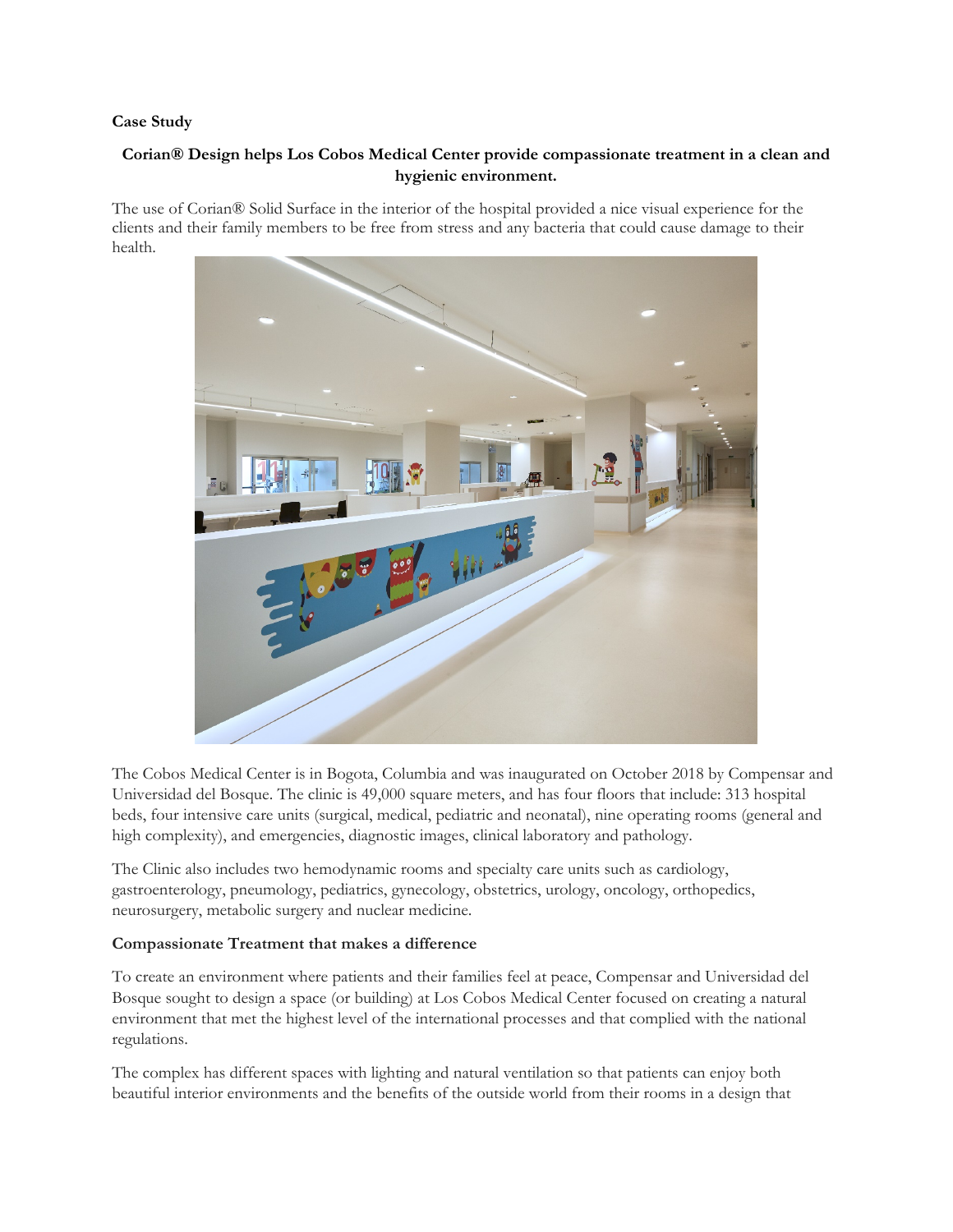promotes social recreation. They also have views of terraces and gardens that allows the patients to forget about the traditional gray and cold spaces that are often found in hospitals and clinics. The warm and bright environment create a conducive atmosphere for healing to occur.



# **Meet and Exceed Healthcare Design Standards**

Solinoff Corporation SA, a Corian® Design authorized fabricator, was in charge of installing the material in the interior furniture, working together with the design firms. Their goal was to create a comforting environment while the patients or relatives were in the clinic, easily adapting the material in the different interior architectural designs.

**"**For Los Cobos Medical Center we were looking for a material that was non-porous, resistant to the growth of bacteria and mold, as well as easy to install. We selected Corian® because the material meets the needs of the Hospital and the design, the DuPont provides valuable support, and because the brand is the most internationally renowned material for this type of project ", said Cesar Grisales, Architect and Designer from Bogota.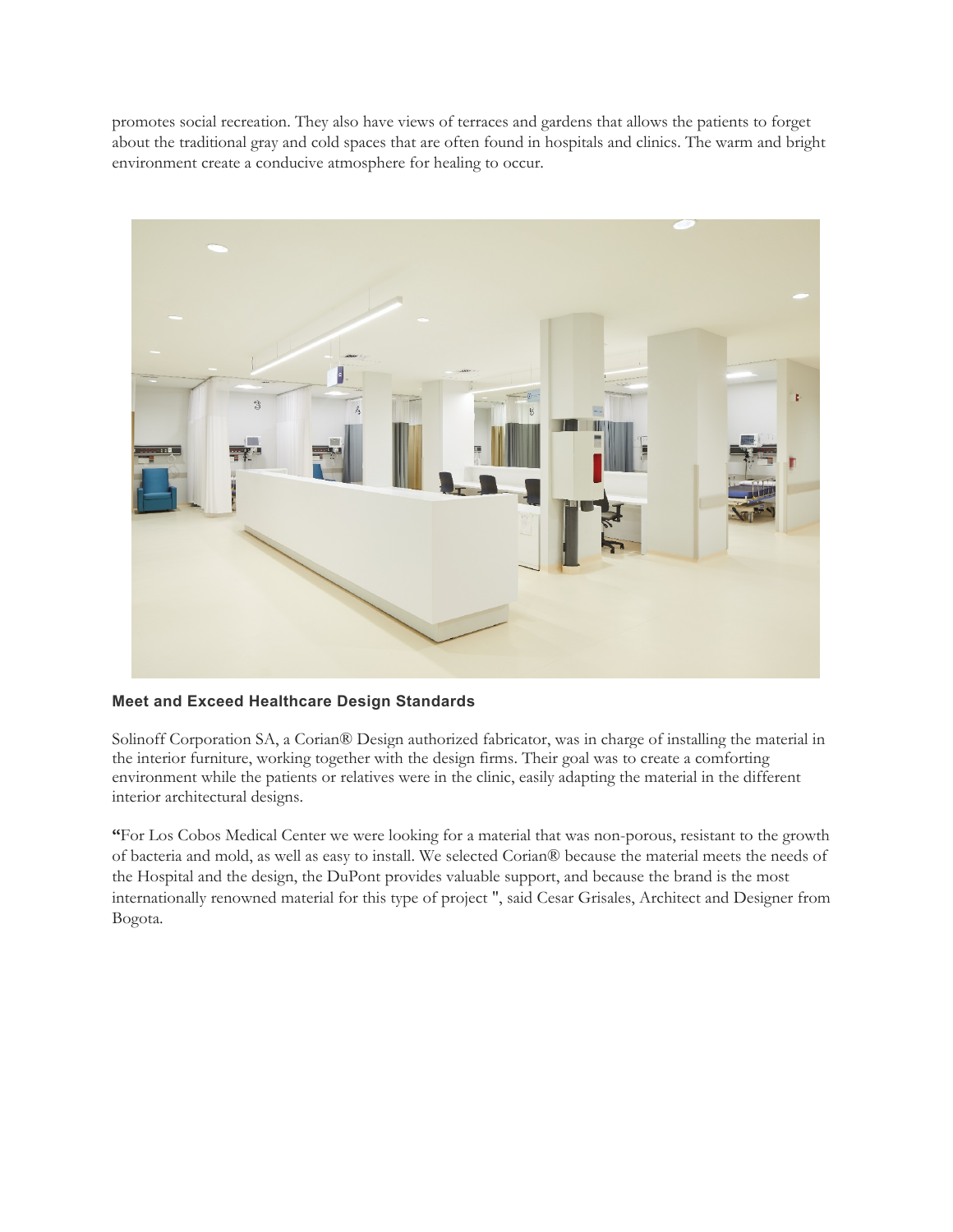

Solinoff was founded in 1987 and aims at creating a more modern and creative concept of the workspace by integrating office furniture into its products. Solinoff started working with Corian® Design in 2010 and offers the complete line of products, architectural drawings and implementation of the material with clients, with the aim of creating unique experiences to transform the spaces.

"The material offers us a great variety of colors and finishes, as well as easy handling that gives us the possibility of adjusting it according to the interior design. One of the great advantages of Corian® Solid Surface was its non-porous and seamless characteristics which makes it easy to clean andt allows us to take care of patients and their family while they are in the hospital, "said Lina Randazzo, AEI Design Leader.

### **Los Cobos Medical center uses Corian® in:**

- Nursing station
- Sinks in the rooms bathrooms
- Sinks in the Auxilary room
- Emergency Room Reception
- Public receptions
- Surgical sinks
- Intensive Care Unit Sinks

The clinic was built with the goal of achieving a warm, compassionate environment with the hope that the patients would feel far away from a stressful environment that would guarantee the comfort and quality of life of patients, family members, health personnel and students.